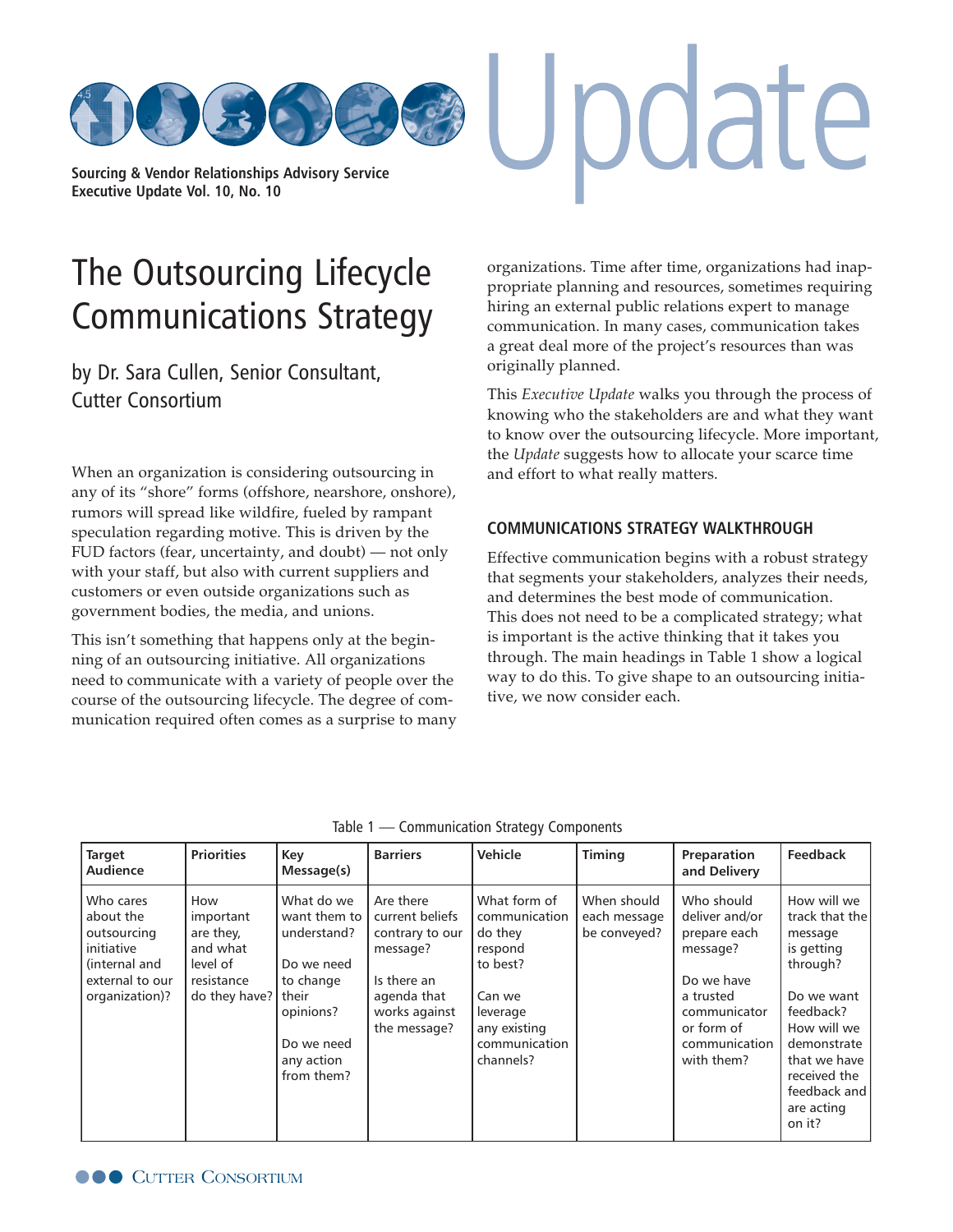## **Target Audience — Identify Each Stakeholder or Stakeholder Group**

Many people, within and external to your organization, will be interested in your outsourcing initiative throughout its lifecycle, in different ways. Each audience will have varying information requirements at each major phase of the lifecycle, and you will have different messages that you want all to understand.

Tables 2 and 3 indicate some of the usual questions that major stakeholders will ask in a typical outsourcing event over the four phases of the outsourcing lifecycle. Consideration of these questions casts a net widely in identifying who cares about the outsourcing initiative, both within your organization and external to it, and what these stakeholders care about.

## **Priorities — Identify Relative Importance**

While all stakeholders might require some form of communication, consider focusing your efforts on individuals and groups who are critical to success, with particular emphasis on those that will take a major effort on your part to get them to buy into the organizational messages and direction.

Figure 1 (on page 4) helps you target your efforts. "Woo and Win" and "Maintain Confidence" require giving stakeholders continual access to information and quick resolution of their questions or issues. Use frequent face-to-face interactions and formal processes for soliciting feedback and monitoring effectiveness.

For audiences less immediately critical to the outsourcing project, one can use a variety of media, with less emphasis on face-to-face communication. In this case, forms of mass communication may be all that is required. They include e-mails, newsletters, communication releases, and briefings.

#### **Key Message(s) — Identify What You Want Each Audience To Do**

This is where you identify what you are trying to get across to each audience. Do you just want understanding of what you are trying to do? Do you want commitment to the initiative? Do you want any actions? The point of the activity here is not just to identify what you want, but how passive or active you want (or need) the audience to be regarding each particular message.

## **Barriers — Impediments**

Here you identify the impediments to getting each audience to accept the key message. In doing so, you will also identify how difficult the task will be. For example, say you have an incumbent provider that you are happy with, but your policies require you to retender at the end of each contract. You might want at least two other providers to bid, against their better judgment, because your policies require three quotes. A very convincing message is required here, to say the least. This might include developing a compelling reason to switch providers (unlikely in this scenario) or a compelling reason to participate (e.g., perhaps some form of fixed payment to somewhat offset bid costs).

## **Vehicle — Identify What Form of Communication Will Work Best**

The vehicle is the means by which you will be communicating (e.g., meetings, newsletters, press releases). While your goal here is to identify the communication vehicle that is most meaningful to the stakeholder, the appropriate vehicle will depend on the degree of importance and resistance shown in Figure 1, the level of changed beliefs, and/or actual actions you want as well as the barriers to be overcome.

For example, undoubtedly you will provide reports to senior management throughout the lifecycle (a "maintain confidence" priority), but generally a five-minute conversation can communicate a lot more meaningful information than a 30-page report. However, less important audiences may require less investment, so mass forms of communication may be appropriate, even though they might like that five-minute conversation as well.

## **Timing — Identify When**

Here you specify the dates or general timing of when you think each message should be delivered. Typically, this is scheduled prior to, or a short time after, a key event (e.g., winning provider selected). After you have gone through this process for each of the identified

The *Executive Update* is a publication of the Sourcing & Vendor Relationships Advisory Service. ©2009 by Cutter Consortium. All rights reserved. Unauthorized reproduction in any form, including photocopying, faxing, image scanning, and downloading electronic copies, is against the law. Reprints make an excellent training tool. For information about reprints and/or back issues of Cutter Consortium publications, call +1 781 648 8700 or e-ma[il service@cutter.com. Print I](mailto:service@cutter.com)SSN: 1551-6261 (*Executive Report*, *Executive Summary,* and *Executive Update*); online/electronic ISSN: 1554-7094.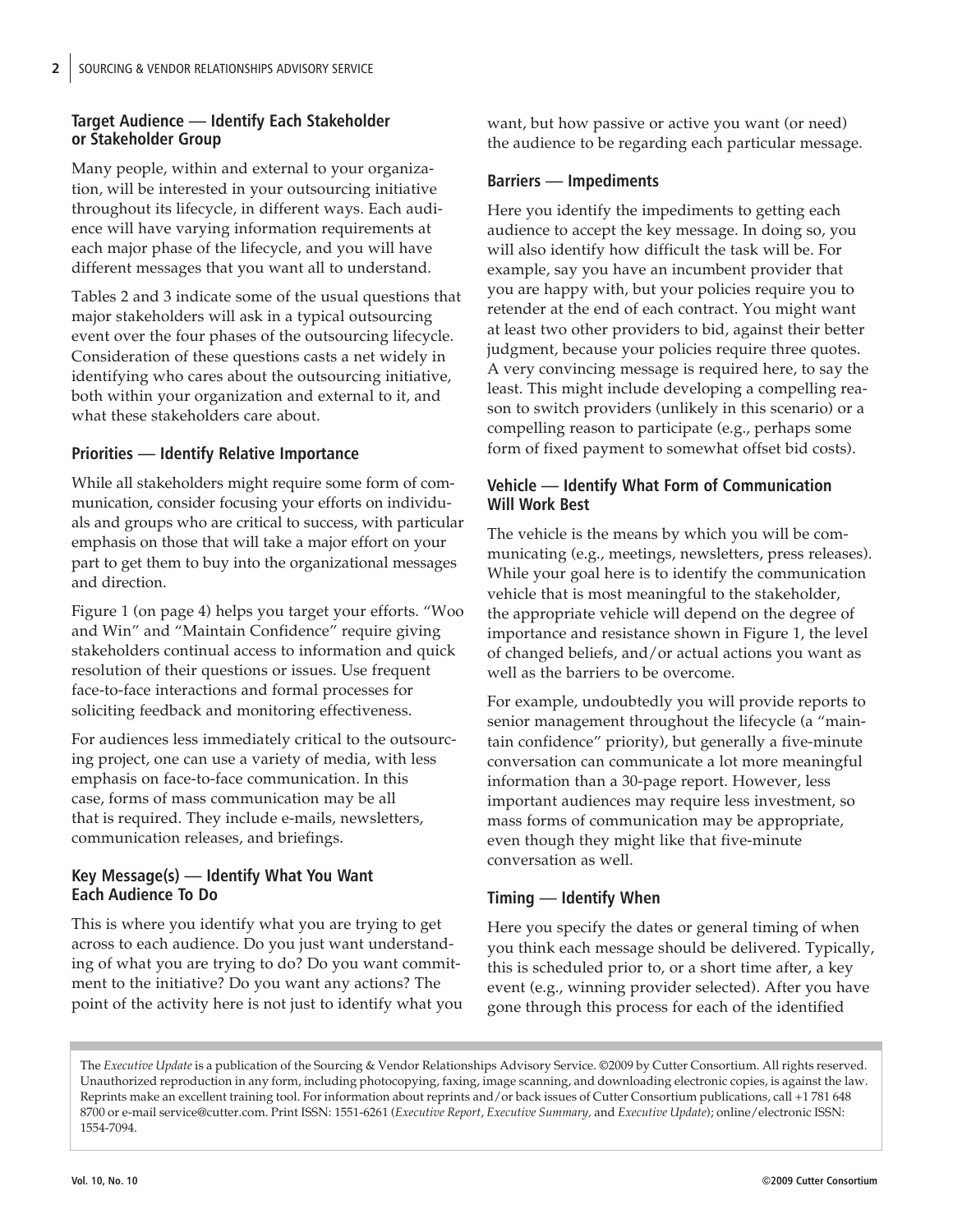|                                                                | <b>Lifecycle Phase</b>                                                                                                                                                                                                                                                                   |                                                                                                                                                                     |                                                                                                                                                                                                                                              |                                                                               |  |
|----------------------------------------------------------------|------------------------------------------------------------------------------------------------------------------------------------------------------------------------------------------------------------------------------------------------------------------------------------------|---------------------------------------------------------------------------------------------------------------------------------------------------------------------|----------------------------------------------------------------------------------------------------------------------------------------------------------------------------------------------------------------------------------------------|-------------------------------------------------------------------------------|--|
| <b>Audience</b>                                                | <b>Architect</b>                                                                                                                                                                                                                                                                         | Engage                                                                                                                                                              | Govern                                                                                                                                                                                                                                       | Refresh                                                                       |  |
| <b>Senior</b><br><b>Management</b>                             | What are all the options?<br>What is the business case for<br>each option?<br>Who are the potential<br>providers?<br>What are other organizations'<br>experiences?<br>What are competitors doing?<br>What risks are present, and<br>how will we manage them?<br>What are the key issues? | Will there be a steering<br>committee?<br>Who is signing off on the<br>decision and the contract?                                                                   | How will ongoing value<br>for money be demonstrated?                                                                                                                                                                                         | What are all the<br>options? What is<br>the business case<br>for each option? |  |
| <b>Staff</b>                                                   | When is it all going to happen?<br>How will I be affected? What is<br>expected of me now?<br>What are my options? How do I<br>explore them? What assistance<br>will I be given?                                                                                                          | What provider was chosen?<br>Are they going to make me<br>a job offer?<br>What will be my<br>future role here?                                                      | Will I be having direct contact<br>with the provider? Are there<br>any protocols?<br>Will there be any opportunities<br>for cross-employment or<br>secondments with the provider?                                                            | Will we be<br>retendering?<br>How will I be<br>affected?                      |  |
| <b>Business</b><br>Areas/Users                                 | How will this benefit us?<br>How will our cost structures<br>be affected?<br>How can we ensure our needs<br>will be met?<br>Who should we be talking to?                                                                                                                                 | Do we get a say in<br>who is chosen?<br>Who is going to keep<br>us briefed?                                                                                         | Will there be any disruptions<br>during mobilization?<br>Who do I contact if I<br>have an issue?<br>Will we be involved in<br>feedback to the provider?<br>Can we opt out the deal if our<br>business area goes in a<br>different direction? | Will we be asked<br>our opinion?                                              |  |
| Contract<br><b>Management</b><br>and Retained<br>Organization* | What is the split of responsibilities<br>between us and the provider?<br>Where are we dependent on the<br>supplier to do our job?<br>Where is the supplier dependent<br>on us to do theirs?                                                                                              | Will we have representation<br>on the evaluation team?                                                                                                              | How does our structure<br>match to the suppliers?<br>What are the communication<br>protocols?                                                                                                                                                |                                                                               |  |
| Finance/<br>Accounting<br><b>Department</b>                    | What is the budget for<br>the project?<br>Will there be interfaces to our<br>financial systems?<br>Will there be any asset sales?                                                                                                                                                        | Will we be involved in<br>developing the financial<br>framework?<br>Will we participate in the<br>financial evaluation?                                             | How will the provider<br>be invoicing us, and what are<br>the payment terms?<br>How will costs be controlled<br>over the contract duration?<br>Who will be approving<br>financial variations?                                                | Will we be doing<br>a financial analysis<br>of the total cost<br>of contract? |  |
| Legal<br><b>Department</b>                                     | What sort of contract is planned?<br>Who will be drafting it?<br>When will we be briefed on our<br>expected involvement?                                                                                                                                                                 | Will we participate in the legal<br>evaluation? In the negotiation?<br>Is our approval of the final<br>contract expected? Will we<br>want an external legal review? | Who has responsibility for<br>ensuring the contract is<br>complied with by both parties?<br>If there is a dispute, will we<br>be called upon?                                                                                                | Will there be a<br>renegotiation<br>attempted?<br>Will we be involved?        |  |
| ΗR<br>Department                                               | Which employees will be affected?<br>Who will remain, transferred,<br>made redundant?<br>What precedence has been set<br>by other organizations?<br>What is our role?                                                                                                                    | What conditions will be put on<br>any offers of employment by<br>the provider?<br>What assistance are we<br>expected to provide?                                    | How is the staff transition<br>being managed?                                                                                                                                                                                                | Will we be asked<br>our opinion?                                              |  |
| ΙT<br>Department                                               | Where will the provider be using<br>our systems, and where will it<br>be using its own?<br>What will be the security<br>arrangements?<br>Will it have an Internet/intranet<br>front end loaded on our desktops?                                                                          | Will we participate<br>in the technical evaluation?                                                                                                                 | What changes are needed<br>to our procedures?<br>What access does the provider<br>require to our systems?<br>What uploads/downloads<br>will be happening between us?                                                                         | Will we be<br>asked our opinion?                                              |  |
| <b>Public</b><br><b>Relations</b><br>Department                | Will there be any announcements<br>to the media?<br>Is there a government body that<br>needs to be informed?                                                                                                                                                                             | Will there be any public<br>advertisements?<br>Will our decision be<br>made public?                                                                                 | Will there be any ongoing<br>company-wide or external<br>communications?                                                                                                                                                                     | Will our next<br>decision be<br>made public?                                  |  |

## Table 2 — Example Stakeholder Questions (Internal)

\*The retained organization is the relevent part of your organization that remains insourced.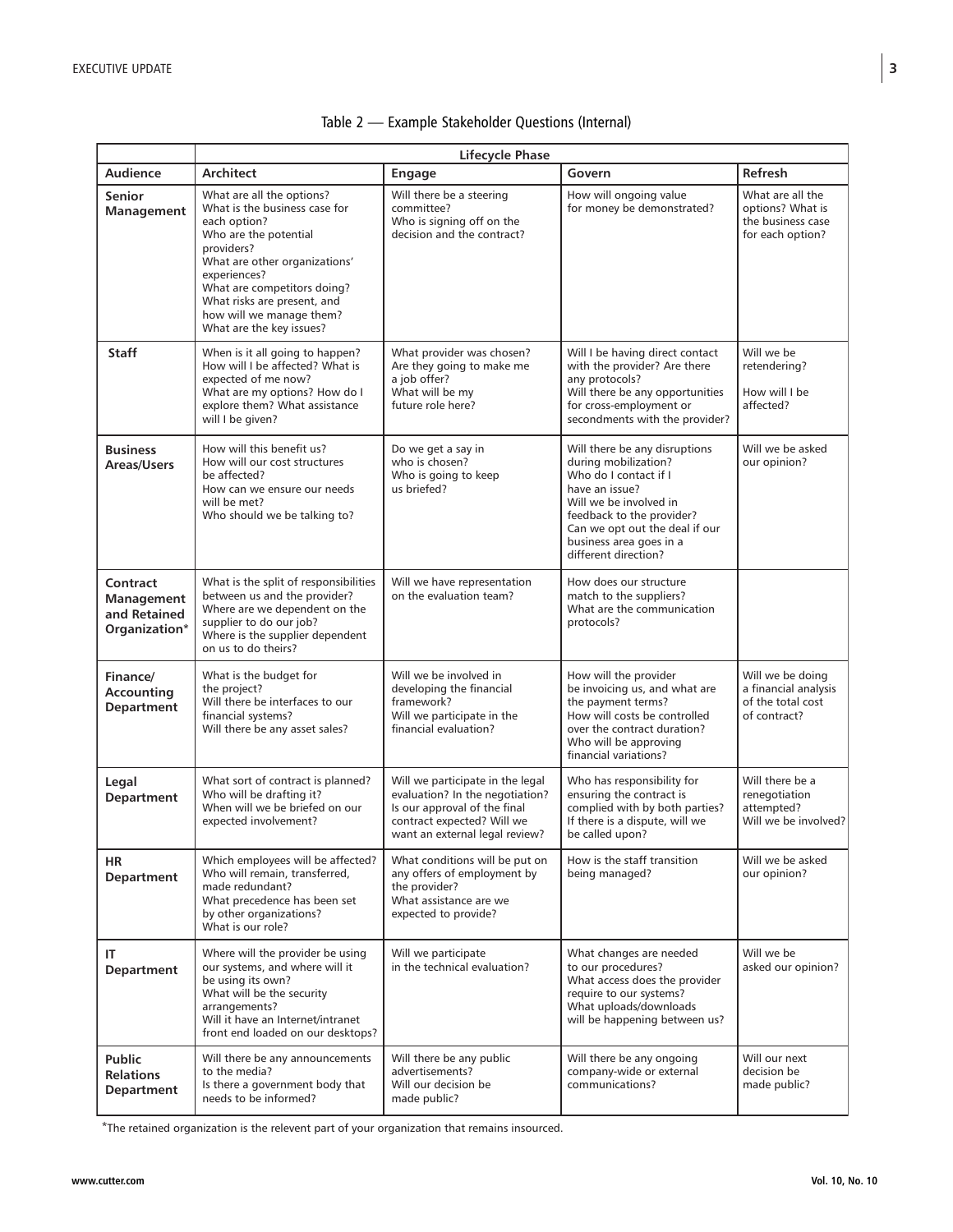|                  | <b>Lifecycle Phase</b>                                                                                                                                                                                               |                                                                                                                                                                                  |                                                                      |                                                                                                                       |
|------------------|----------------------------------------------------------------------------------------------------------------------------------------------------------------------------------------------------------------------|----------------------------------------------------------------------------------------------------------------------------------------------------------------------------------|----------------------------------------------------------------------|-----------------------------------------------------------------------------------------------------------------------|
| Audience         | <b>Architect</b>                                                                                                                                                                                                     | <b>Engage</b>                                                                                                                                                                    | Govern                                                               | Refresh                                                                                                               |
| Media            | What will be off-shored?<br>Will there be job losses?                                                                                                                                                                | Who did you choose?<br>How much is it worth?                                                                                                                                     |                                                                      | What is your<br>next-generation<br>decision?                                                                          |
| <b>Providers</b> | What is the scope? How much<br>might it be worth?<br>What is the timetable?<br>Will you be talking to us<br>before you release any official<br>request for offer or the like?<br>Is there someone we can<br>talk to? | Is there an incumbent?<br>How happy are you with<br>the firm?<br>What are the criteria to win?<br>How many will compete?<br>Will there be opportunities<br>even if we don't win? | Who will form your<br>mobilization and contract<br>management teams? | How will you go<br>about making<br>the next-generation<br>decision and<br>when?<br>Will you be asked<br>your opinion? |

| Table 3 - Example Stakeholder Questions (External) |  |  |  |
|----------------------------------------------------|--|--|--|
|----------------------------------------------------|--|--|--|



Figure 1 — Communication focus matrix.

audiences, it can be quite useful to prepare a Gantt chart to give you a complete view of the timing.

#### **Preparation and Delivery — Identify the Messenger and the Support**

It is important to keep preparation of messages and delivery separate. For example, procurement might know most about the process, but if your audience is staff, an immediate supervisor will be a more trusted source of information. It is more effective to have messengers that the audience finds credible; otherwise, the messenger may actually interfere with what you

are trying to communicate. For example, many organizations try to use consultants to deliver essential staff messages — and these are probably the least credible sources of all!

## **Feedback — Identify Whether You Want Any and How It Will Work**

Just because a message was "posted" does not mean it was received or even understood. Any form of mass communication (e.g., e-mail) will always have a low absorption level. This may be fine for some audiences; however, for those critical to success, some form of interactive feedback loop is worth investing in.

The biggest challenge, and most crucial, in any feedback mechanism is demonstrating what you have done with the feedback. Without it, your audience will have the impression it is talking to a wall. Regular communication regarding feedback received and the resultant actions become essential activities for key stakeholders.

## **CONCLUSION**

In driving communication, be proactive, not reactive. Do not let rumor and speculation drive people's beliefs. Use the right effort and tactics at the right time, with a combination of formal and informal forms on a mass and individual basis. That way, you'll never be surprised by what you overhear near the watercooler.